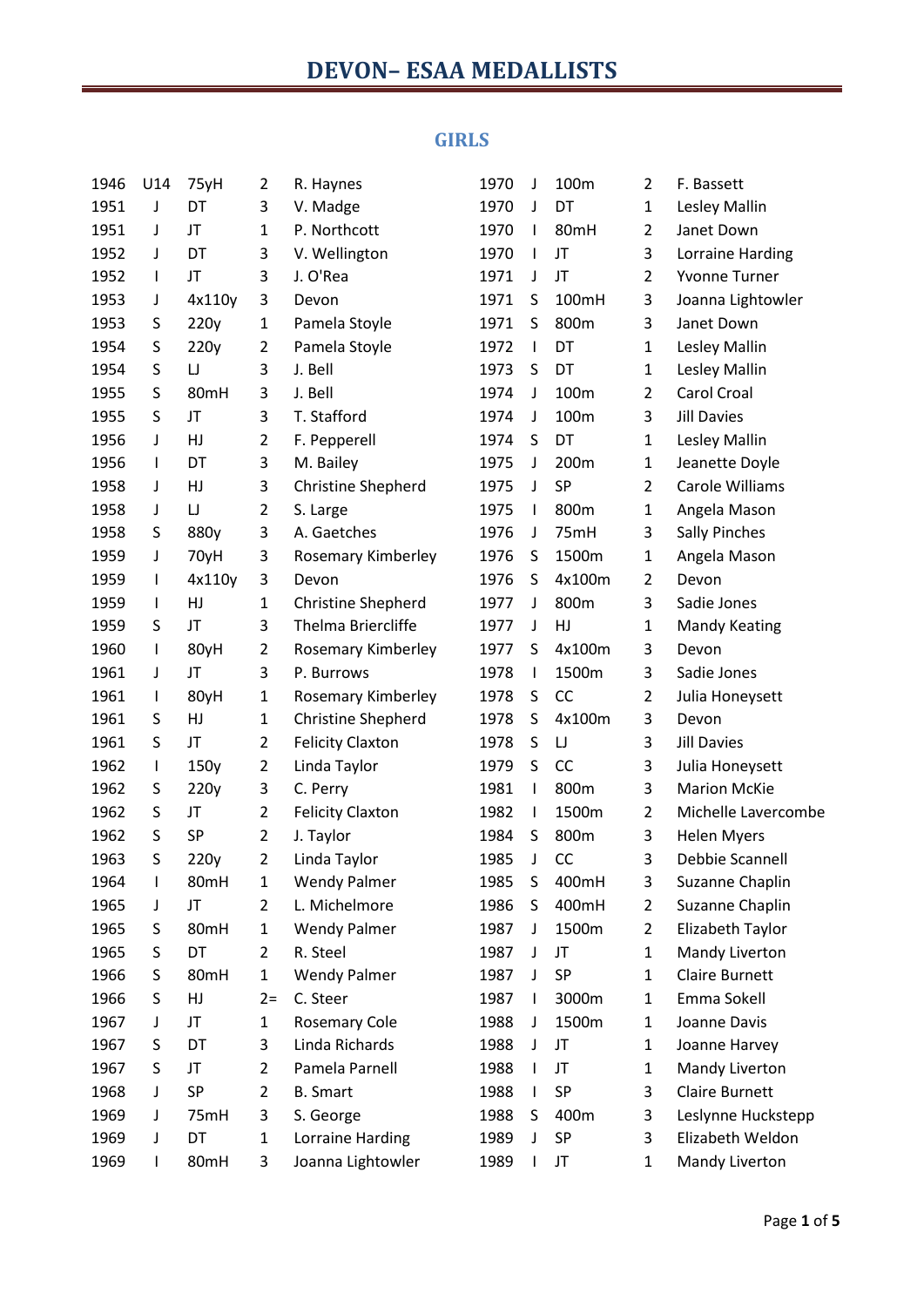# **GIRLS (cont'd)**

| 1989 | $\mathbf{I}$ | JT         | $\overline{2}$ | Joanne Harvey          | 2005 | S            | HEP        | 3              | <b>Bridget Tidball</b>     |
|------|--------------|------------|----------------|------------------------|------|--------------|------------|----------------|----------------------------|
| 1989 | S            | 3000m      | 2              | Emma Sokell            | 2005 | S            | TJ         | 3              | Claire Linskill            |
| 1990 | J            | DT         | $\overline{2}$ | <b>Heather Allsupp</b> | 2006 | J            | 4x100m     | $\overline{2}$ | Devon                      |
| 1990 | S            | JT         | $\mathbf{1}$   | Mandy Liverton         | 2006 | J            | 75mH       | $\overline{2}$ | Lizzie Wessely             |
| 1991 | S            | 1500m      | 3              | Elizabeth Taylor       | 2006 | J            | 75mH       | 3              | <b>Charlotte Maxwell</b>   |
| 1993 | $\mathsf{I}$ | 1500m      | 3              | Joanna Costello        | 2006 | S            | TJ         | $\mathbf{1}$   | Claire Linskill            |
| 1993 | S            | JT         | 3              | Katie Granger          | 2007 | $\mathsf{l}$ | 3000m      | $\mathbf{1}$   | Jessica Burns              |
| 1995 | J            | JT         | 3              | Jessica Brooker        | 2007 | $\mathsf{I}$ | TJ         | $\mathbf{1}$   | <b>Lauren Priest</b>       |
| 1995 | S            | 200m       | 3              | Rebecca Kilgour        | 2007 | S            | CC         | $\overline{2}$ | Kirsty Hamilton            |
| 1996 | J            | <b>PEN</b> | $\overline{2}$ | <b>Sharon Davidge</b>  | 2008 | J            | 100m       | 3              | Rebecca Brown              |
| 1996 | J            | 75mH       | 3              | <b>Sharon Davidge</b>  | 2008 | $\mathsf{l}$ | DT         | $\mathbf{1}$   | Julia Walkden              |
| 1996 | J            | DT         | 3              | Emma Carpenter         | 2008 | $\mathbf{I}$ | TJ         | 3              | Lauren Priest              |
| 1996 | $\mathsf{l}$ | 300m       | 3              | Karen Gear             | 2008 | S            | CC         | $\mathbf{1}$   | Joanne Harvey              |
| 1997 | J            | 4x100m     | 3              | Devon                  | 2008 | S            | <b>HEP</b> | $\overline{2}$ | Sophie Skinner             |
| 1997 | $\mathsf{l}$ | 80mH       | 3              | <b>Sharon Davidge</b>  | 2008 | S            | 1500m      | $\overline{2}$ | Jessica Burns              |
| 1997 | $\mathsf{l}$ | DT         | $\overline{2}$ | Emma Carpenter         | 2009 | S            | 1500m      | 3              | Jessica Burns              |
| 1998 | J            | 100m       | $\overline{2}$ | <b>Tamsin Lees</b>     | 2009 | S            | 400mH      | 3              | Lizzie Wessely             |
| 1998 | $\mathsf{l}$ | 80mH       | $\overline{2}$ | <b>Sharon Davidge</b>  | 2009 | S            | DT         | 3              | Julia Walkden              |
| 1998 | $\mathsf{l}$ | DT         | $\mathbf{1}$   | Emma Carpenter         | 2009 | S            | TJ         | 3              | <b>Lauren Priest</b>       |
| 1999 | $\mathsf{I}$ | 4x100m     | 3              | Devon                  | 2010 | $\mathsf{I}$ | 300mH      | $\overline{2}$ | Rebecca Brown              |
| 1999 | $\mathsf{I}$ | DT         | 3              | Katie Halford          | 2010 | S            | <b>HEP</b> | $\overline{2}$ | Rebecca Chapman            |
| 1999 | S            | DT         | $\mathbf{1}$   | Emma Carpenter         | 2010 | S            | 100m       | 3              | Rebecca Chapman            |
| 2000 | J            | <b>CC</b>  | 3              | Dani Barnes            | 2010 | S            | 100mH      | 3              | Jenny Robinson             |
| 2000 | J            | 1500m      | $\mathbf{1}$   | Dani Barnes            | 2010 | S            | 400mH      | $\mathbf{1}$   | Lizzie Wessely             |
| 2000 | S            | DT         | $\overline{2}$ | Emma Carpenter         | 2010 | S            | 4x100m     | $\mathbf{1}$   | Devon                      |
| 2001 | J            | JT         | 3              | Lisa Edwards           | 2010 | S            | DT         | $\overline{2}$ | Julia Walkden              |
| 2001 | S            | 4x100m     | $\overline{2}$ | Devon                  | 2010 | S            | TJ         | 3              | Lauren Priest              |
| 2002 | $\mathsf{I}$ | <b>CC</b>  | $\overline{2}$ | Dani Barnes            | 2011 | S            | IJ         | $\mathbf{1}$   | Rebecca Chapman            |
| 2002 | $\mathsf{l}$ | 1500m      | $\mathbf{1}$   | Dani Barnes            | 2012 | J            | JT         | 3              | Alice Smith                |
| 2002 | S            | 100mH      | $\overline{2}$ | Leyna Hird             | 2012 | S            | 100mH      | 2              | Rebecca Brown              |
| 2002 | S            | SP         | $\mathbf{1}$   | Sarah Beer             | 2012 | S            | 800m       | 3              | Rosie Chamberlain          |
| 2003 | J            | JT         | 3              | Kimberley Eke          | 2014 | $\mathbf{I}$ | 80mH       | 3              | Jade Simson                |
| 2003 | $\mathsf{l}$ | 300mH      | 3              | Naomi Hutchings        | 2014 | S            | 400mH      | 3              | Carie Robertson            |
| 2003 | S            | CC         | $\mathbf{1}$   | Dani Barnes            | 2015 | J            | <b>PEN</b> | 3              | Olivia Dobson              |
| 2003 | S            | 1500m      | 3              | <b>Isabelle Stoate</b> | 2015 | J            | 800m       | 2              | Molly Canham               |
| 2003 | S            | 800m       | $\mathbf{1}$   | Dani Barnes            | 2015 | J            | JT         | 3              | Trixie Nicholson           |
| 2003 | S            | SP         | $\overline{2}$ | Hayley Bryan           | 2015 | J            | SP         | 3              | <b>Charlie Davey James</b> |
| 2004 | J            | CC         | $\mathbf{1}$   | Joanne Harvey          | 2015 | L            | <b>HEP</b> | $\mathbf{1}$   | Isabel Wakefield           |
| 2004 | J            | 800m       | 1              | Joanne Harvey          | 2015 | $\mathbf{I}$ | 80mH       | 1              | Isabel Wakefield           |
| 2004 | L            | 1500m      | 3              | Kirsty Hamilton        | 2016 | J            | PEN        | 3              | <b>Emily Bee</b>           |
| 2004 | $\mathbf{I}$ | TJ         | 1              | Claire Linskill        | 2016 | J            | 800m       | $\mathbf{1}$   | Molly Canham               |
| 2004 | S            | <b>HEP</b> | 3              | <b>Bridget Tidball</b> | 2016 | J            | DT         | 3              | Mia O'Daly                 |
| 2004 | S            | SP         | 2              | Hayley Bryan           | 2016 | $\mathsf{l}$ | IJ         | 3              | Isabel Wakefield           |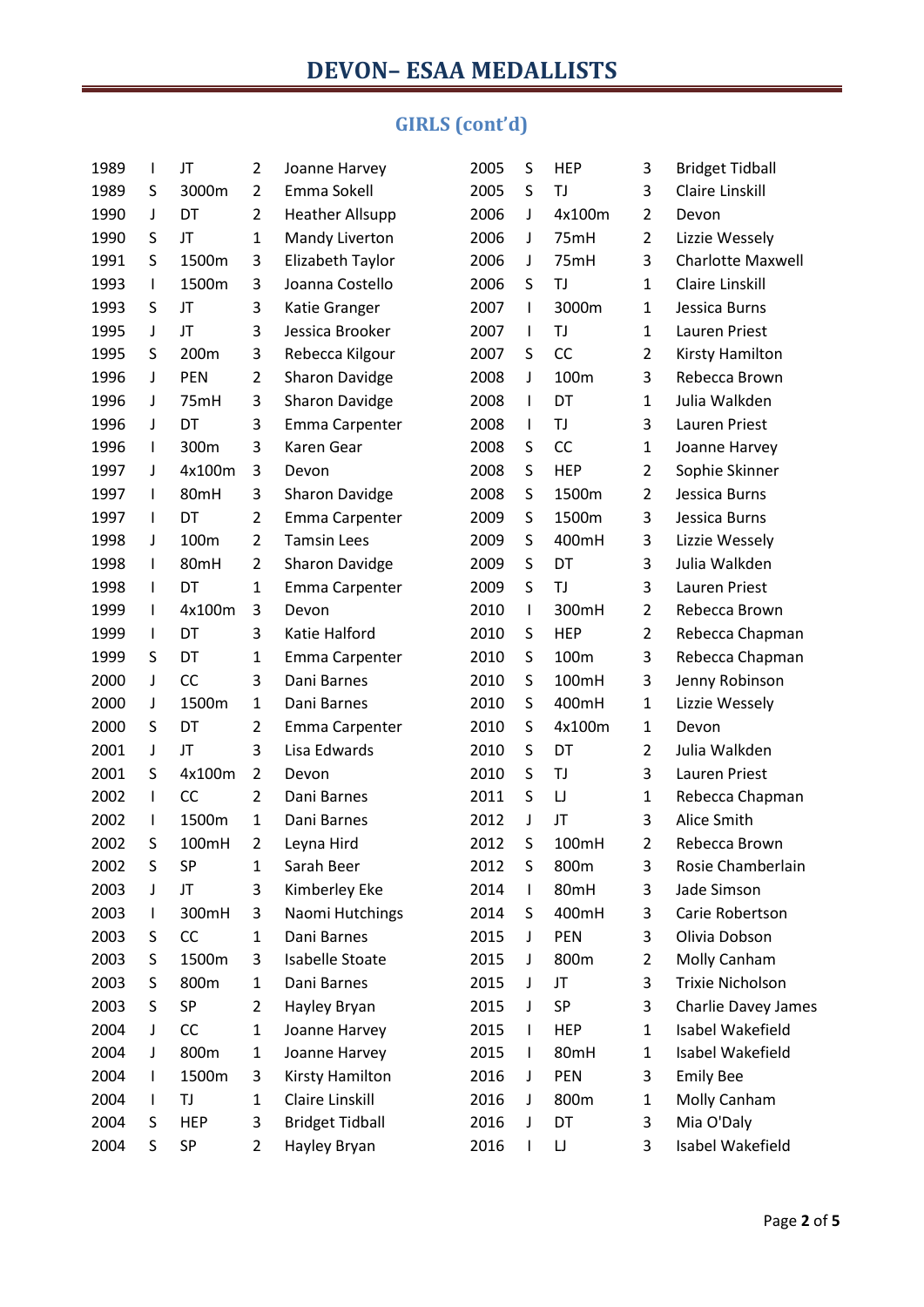| 2016 | S | 1500m ST         |                | Victoria Weir                | 2019 | S  | 100mH            | 2              | Samantha Harris      |
|------|---|------------------|----------------|------------------------------|------|----|------------------|----------------|----------------------|
| 2017 |   | <b>HEP</b>       | 3              | Olivia Dobson                | 2019 | S  | 1500m ST         | 2              | Chloe Olford         |
| 2017 |   | 800 <sub>m</sub> | $\overline{2}$ | Molly Canham                 | 2019 | S  | 4x100m           | 3              | Devon                |
| 2017 |   | 80 <sub>mH</sub> | 3              | Samantha Harris              | 2019 | S  | IJ               | 1              | <b>Emily Tyrrell</b> |
| 2017 | S | <b>HEP</b>       | 3              | Anya Turner                  | 2020 | S  | <sub>CC</sub>    | 2              | Molly Canham         |
| 2018 |   | <b>PEN</b>       | 3              | <b>Megan Hamilton-Strong</b> | 2021 |    | 200 <sub>m</sub> | 2              | Eden Robinson        |
| 2018 |   | 75mH             | $\overline{2}$ | Katie Chapman                | 2021 |    | DT               | 1              | Nubia Evans-Shields  |
| 2018 |   | HJ               | 3              | Georgina Scoot               | 2021 |    | НT               | 3              | Phoebe Milburn       |
| 2018 |   | 80 <sub>mH</sub> | 2              | <b>Emily Bee</b>             | 2021 | S  | <b>HEP</b>       | $\overline{2}$ | Katie Chapman        |
| 2019 |   | <b>CC</b>        | 3              | Scarlett Livingstone         | 2021 | -S | ΤJ               | $\overline{2}$ | Georgina Scoot       |
| 2019 |   | <b>HEP</b>       | 3              | Katie Chapman                | 2022 |    | CC               | 2              | Innes Fitzgerald     |
| 2019 | S | <b>HEP</b>       | 3              | <b>Emily Tyrrell</b>         |      |    |                  |                |                      |

# **GIRLS (cont'd)**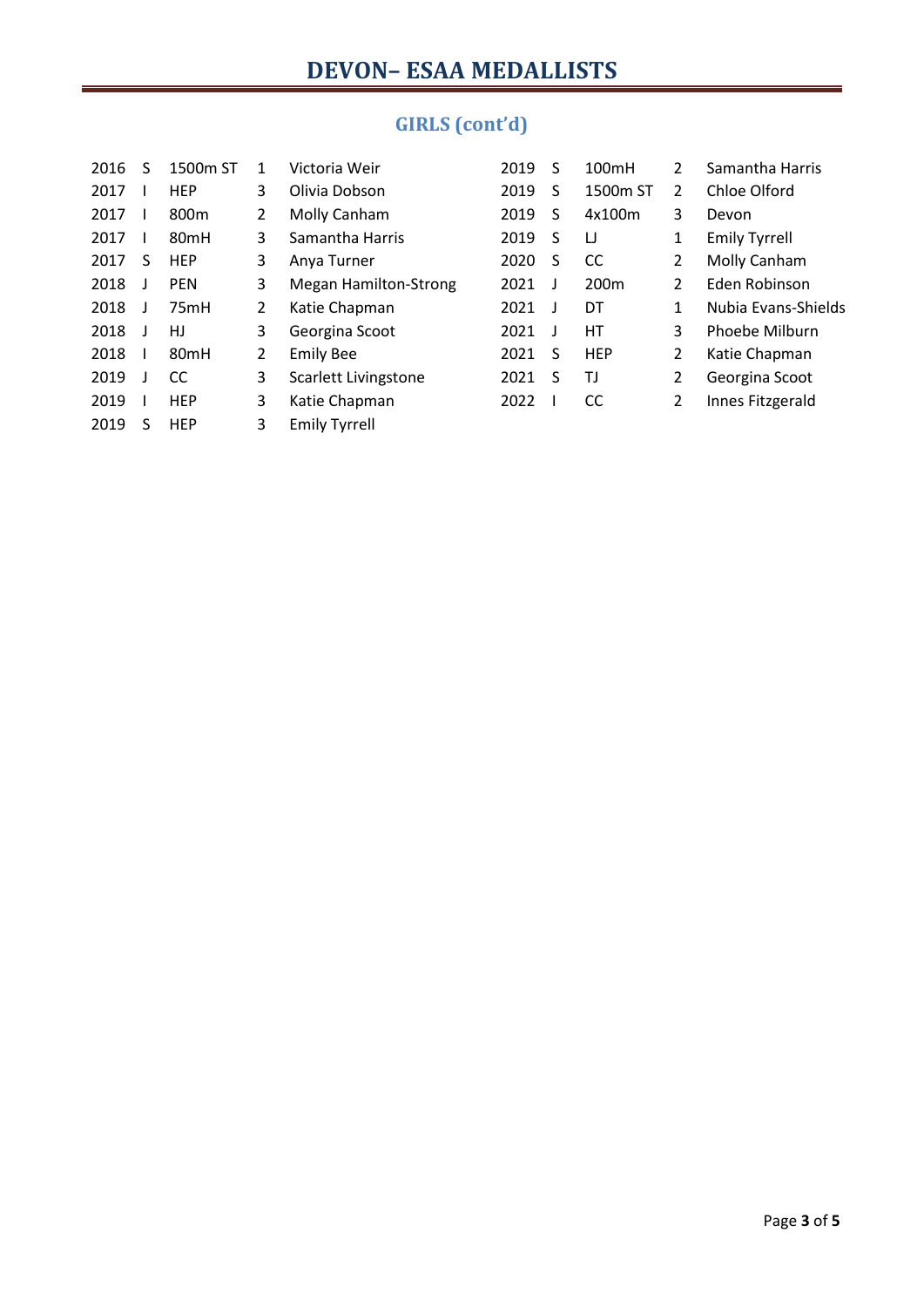# **DEVON– ESAA MEDALLISTS**

#### **BOYS**

| 1952 | J            | <b>SP</b> | 3              | D. Reynolds          | 1975 | S            | 2000mST    | 3              | Peter Gaden            |
|------|--------------|-----------|----------------|----------------------|------|--------------|------------|----------------|------------------------|
| 1952 | S            | 220y      | 1              | M. Wotton            | 1975 | S            | DT         | 1              | Rex Wheway             |
| 1953 | S            | 220y      | $\overline{2}$ | M. Wotton            | 1976 | J            | 100m       | 2              | M. Foden               |
| 1954 | J            | 100y      | $\overline{2}$ | <b>Tony Shipley</b>  | 1977 | J            | DT         | 1              | Mike Tonkin            |
| 1954 | J            | 880y      | 3              | D. Luxom             | 1981 | J            | IJ         | 3              | J. Heath               |
| 1955 | $\mathbf{I}$ | SP        | 3              | M. Pollard           | 1981 | S            | 2000mST    | $\overline{2}$ | <b>Richard Chudley</b> |
| 1956 | J            | 440y      | $\mathbf{1}$   | <b>B.</b> Thorniley  | 1982 | S            | 2000mST    | 2              | <b>Mark Hawkins</b>    |
| 1956 | J            | 4x110y    | 3              | Devon                | 1983 | J            | HJ         | 1              | Julian Rifat           |
| 1956 | I.           | JT        | 3              | V. Baker             | 1984 | $\mathsf{I}$ | 3000m      | 3              | Tim Hewson             |
| 1956 | S            | 120yH     | 3              | M. Harvey            | 1984 | S            | 10k Walk   | 3              | P. Spencer             |
| 1956 | S            | 4x110y    | $\mathbf{1}$   | Devon                | 1984 | S            | TJ         | 1              | Jonathan Edwards       |
| 1956 | S            | PV        | 1              | Anthony Pitt         | 1985 | J            | 1500m      | 3              | David Mattock          |
| 1956 | S            | SP        | $\overline{2}$ | M. Pollard           | 1986 | J            | 400m       | 3              | J. Gibson              |
| 1957 | J            | IJ        | $\overline{2}$ | P. Organ             | 1986 | $\mathsf{I}$ | PV         | 3              | Robert Bond            |
| 1957 | $\mathbf{I}$ | JT        | $\overline{2}$ | K. P. Wedd           | 1986 | S            | 4x100m     | 2              | Devon                  |
| 1957 | J.           | TJ        | 3              | <b>Guy Weatherly</b> | 1986 | S            | HJ         | 3              | Julian Rifat           |
| 1957 | S            | HJ        | $\mathbf{1}$   | R. Organ             | 1987 | J            | HT         | $\overline{2}$ | Jon Bond               |
| 1958 |              | 220y      | $\overline{2}$ | M. Scantlebury       | 1987 | J            | TJ         | 3              | Dave Reeve             |
| 1958 | S            | IJ        | $\overline{2}$ | <b>Nigel Seale</b>   | 1987 | $\mathsf{I}$ | 1500m      | 3              | David Mattock          |
| 1959 |              | 440y      | 1              | <b>Colin Davey</b>   | 1987 | $\mathsf{I}$ | 200m       | 3              | Chris Blower           |
| 1960 | J            | 80yH      | $\mathbf{1}$   | Stephen Wilkinson    | 1987 | S            | 3000m      | 3              | Tim Hewson             |
| 1961 | S            | 440y      | $\mathbf{1}$   | Colin Davey          | 1988 | $\mathsf{I}$ | IJ         | $\overline{2}$ | Christopher Cotter     |
| 1961 | S            | 880y      | 3              | Christopher King     | 1988 | S            | <b>DEC</b> | $\overline{2}$ | Robert Bond            |
| 1962 | J            | HJ        | $\overline{2}$ | <b>B.</b> Drake      | 1988 | S            | DT         | $\overline{2}$ | Stephen Ojomoh         |
| 1962 | $\perp$      | 880y      | 3              | <b>David Roberts</b> | 1989 | J            | DT         | $\overline{2}$ | <b>Adam Squires</b>    |
| 1962 | S            | 220y      | $\overline{2}$ | Roy Sleigh           | 1989 | $\mathsf{I}$ | 400m       | 3              | Joe Lloyd              |
| 1964 | $\mathbf{I}$ | SP        | $\overline{2}$ | R. Clarke            | 1989 | $\mathsf{I}$ | HT         | $\overline{2}$ | Jon Bond               |
| 1964 | S            | 2000mST   | 3              | Paul Lightfoot       | 1989 | $\mathbf{I}$ | TJ         | $\mathbf{1}$   | Dave Reeve             |
| 1965 | J            | DT        | 3              | D. Field             | 1990 | S            | TJ         | 3              | Dave Reeve             |
| 1967 | J            | HJ        | 3              | P. Bond              | 1991 | J            | CC         | 3              | Kairn Stone            |
| 1967 | S            | 120yH     | 2              | <b>Alan Davies</b>   | 1991 | $\mathsf{I}$ | DT         | 3              | <b>Adam Squires</b>    |
| 1968 | J            | 80yH      | 1              | S. Read              | 1991 | S            | TJ         | 3              | Dave Reeve             |
| 1969 | J            | DT        | 1              | J. Scott             | 1992 | $\mathsf{I}$ | CC         | 3              | Kairn Stone            |
| 1969 | J            | SP        | $\overline{2}$ | G. Lovell            | 1992 | S            | 800m       | 3              | Pat Galvin             |
| 1969 | S            | SP        | $\mathbf{1}$   | Jon Wood             | 1992 | S            | DT         | 2              | <b>Adam Squires</b>    |
| 1970 | S            | SP        | $\mathbf{1}$   | Jon Wood             | 1993 | J            | PEN        | 3              | lan Leaman             |
| 1971 | J            | 1500m     | $\mathbf{1}$   | Martin Wilson        | 1993 | $\mathsf{I}$ | CC         | $\mathbf{1}$   | Kairn Stone            |
| 1971 | J            | SP        | 2              | George Foster        | 1993 | L            | 400mH      | 1              | Jon Goodwin            |
| 1972 | J            | 4x100m    | 3              | Devon                | 1993 | $\mathbf{I}$ | JT         | 1              | Sean Evans             |
| 1973 |              | 1500m     | 1              | Martin Wilson        | 1993 | S            | DT         | 3              | <b>Adam Squires</b>    |
| 1973 | $\mathbf{I}$ | 400m      | $\overline{2}$ | <b>Nigel Harris</b>  | 1994 | L            | 1500m      | 3              | Daniel Hyde            |
| 1974 | S            | 2000mST   | 2              | <b>Robert Anning</b> | 1995 | J            | JT         | 3              | Ian Creek              |
| 1974 | $\sf S$      | JT        | $\mathbf{1}$   | Peter Yates          | 1995 | J            | SP         | 2              | Robin Wheldon          |